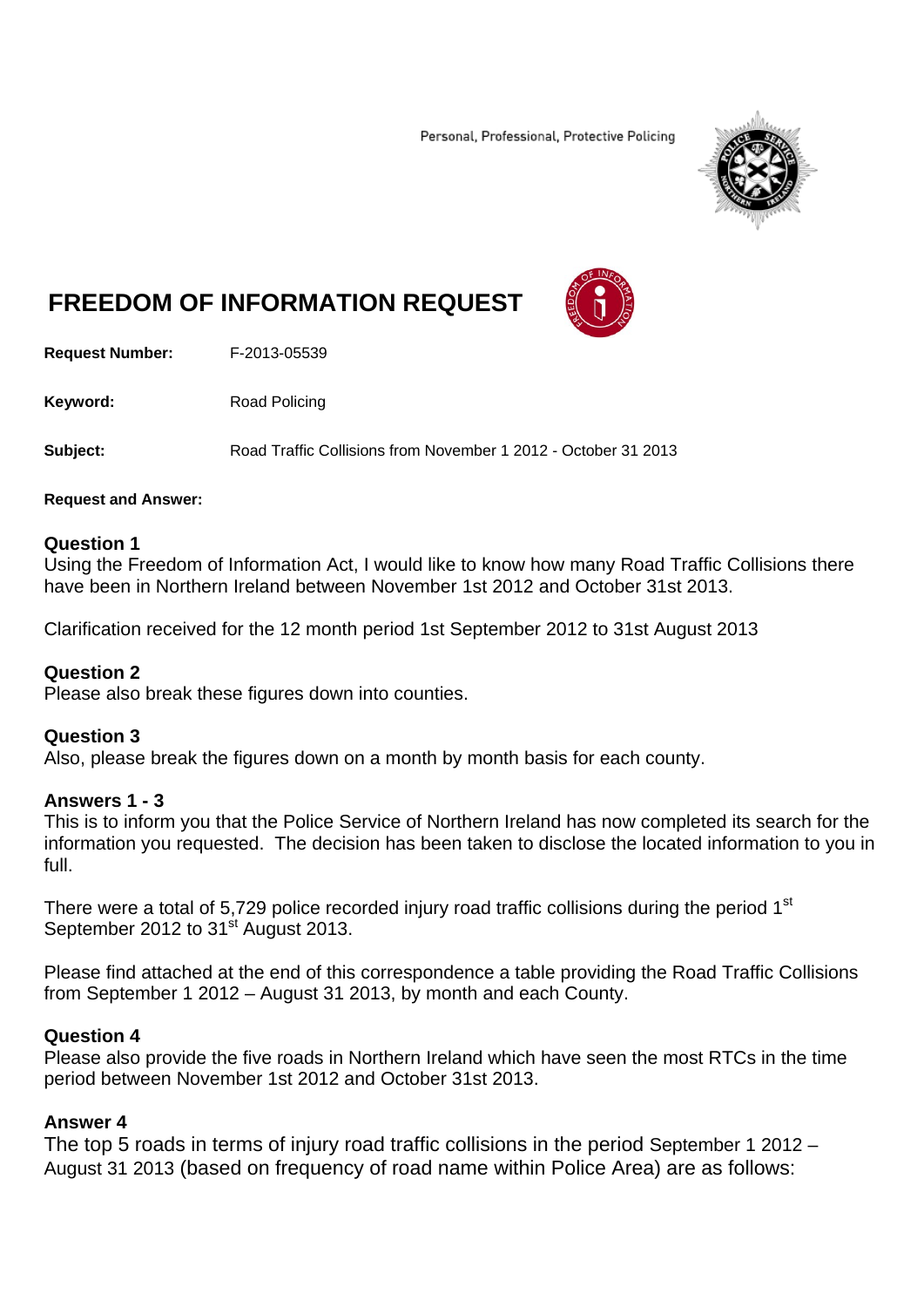- 1. Ormeau Road, South Belfast
- 2. Upper Newtownards Road, East Belfast
- 3. Hillsborough Road, Lisburn
- 4. Falls Road, West Belfast
- 5. Antrim Road, North Belfast

#### *Note: Statistics are provisional and may be subject to minor amendment.*

#### **Source: Statistics Branch, Police Service of Northern Ireland, Lisnasharragh**

If you have any queries regarding your request or the decision please do not hesitate to contact me on 028 9070 0164. When contacting the Freedom of Information Team, please quote the reference number listed at the beginning of this letter.

If you are dissatisfied in any way with the handling of your request, you have the right to request a review. You should do this as soon as possible, or in any case within two months of the date of issue of this letter. In the event that you require a review to be undertaken, you can do so by writing to the Head of Freedom of Information, PSNI Headquarters, 65 Knock Road, Belfast, BT5 6LE or by emailing foi@psni.pnn.police.uk.

If following an internal review, carried out by an independent decision maker, you were to remain dissatisfied in any way with the handling of the request you may make a complaint, under Section 50 of the Freedom of Information Act, to the Information Commissioner's Office and ask that they investigate whether the PSNI has complied with the terms of the Freedom of Information Act. You can write to the Information Commissioner at Information Commissioner's Office, Wycliffe House, Water Lane, Wilmslow, Cheshire, SK9 5AF. In most circumstances the Information Commissioner will not investigate a complaint unless an internal review procedure has been carried out, however the Commissioner has the option to investigate the matter at his discretion.

Please be advised that PSNI replies under Freedom of Information may be released into the public domain via our website @ www.psni.police.uk

Personal details in respect of your request have, where applicable, been removed to protect confidentiality.